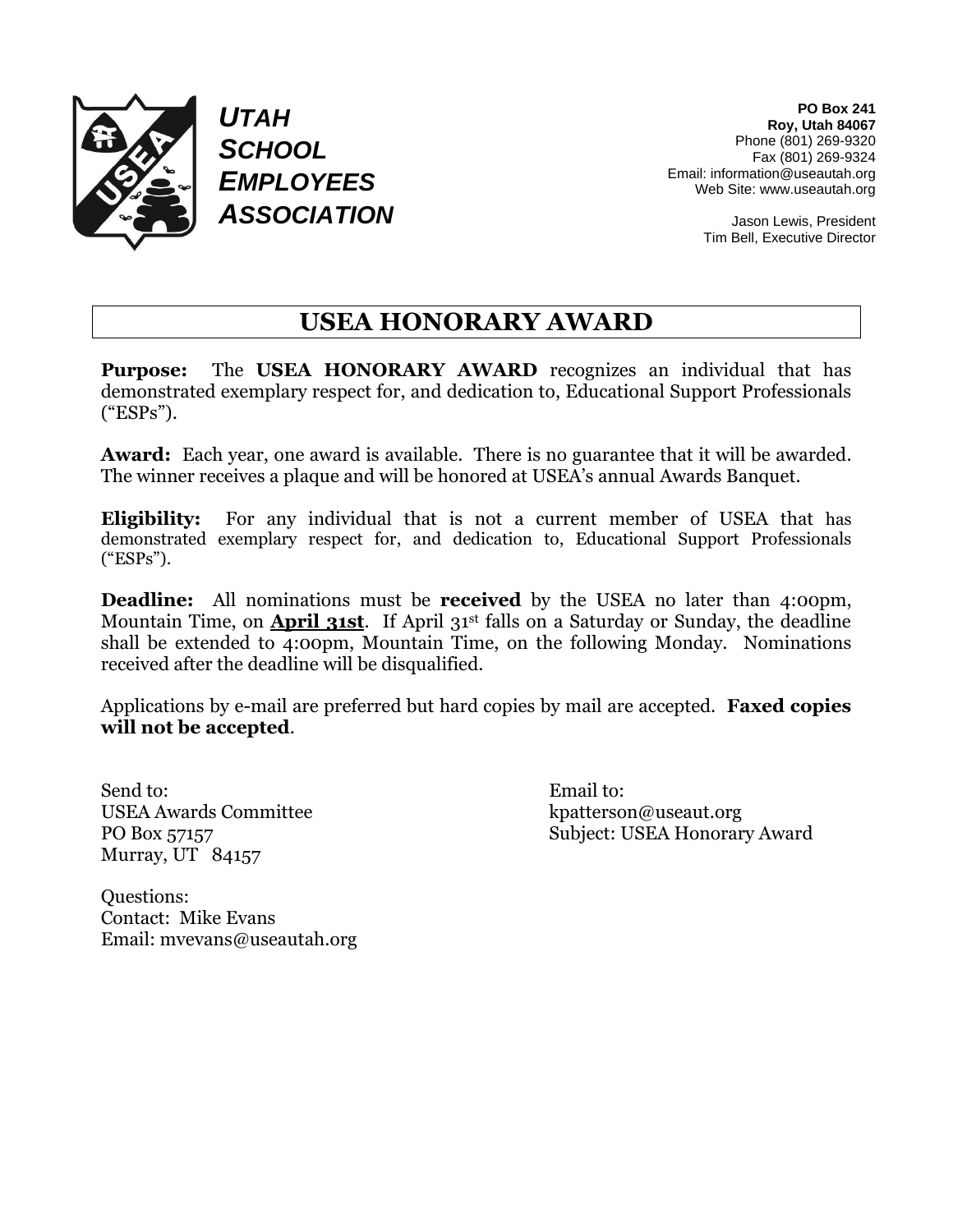

## *USEA Honorary Award Application*

| Name of Nominee              |                                                                               |  |
|------------------------------|-------------------------------------------------------------------------------|--|
| Nominee's School District    | <u> 1989 - Johann Barn, amerikansk politiker (d. 1989)</u>                    |  |
|                              |                                                                               |  |
|                              |                                                                               |  |
|                              |                                                                               |  |
| Nominee's Home Phone Number: | E-mail: $\frac{1}{\sqrt{1-\frac{1}{2}} \cdot \frac{1}{\sqrt{1-\frac{1}{2}}}}$ |  |
|                              |                                                                               |  |
|                              |                                                                               |  |

Referring to specific incidences and attaching any supporting documentation as appropriate, please indicate how the nominee meets the criteria and award requirements.

Signature of Nominator:

 $\overline{\phantom{a}}$ 

Date Nomination Submitted (must follow Award Guidelines) \_\_\_\_\_\_\_\_\_\_\_\_\_\_\_\_\_\_\_\_\_\_\_